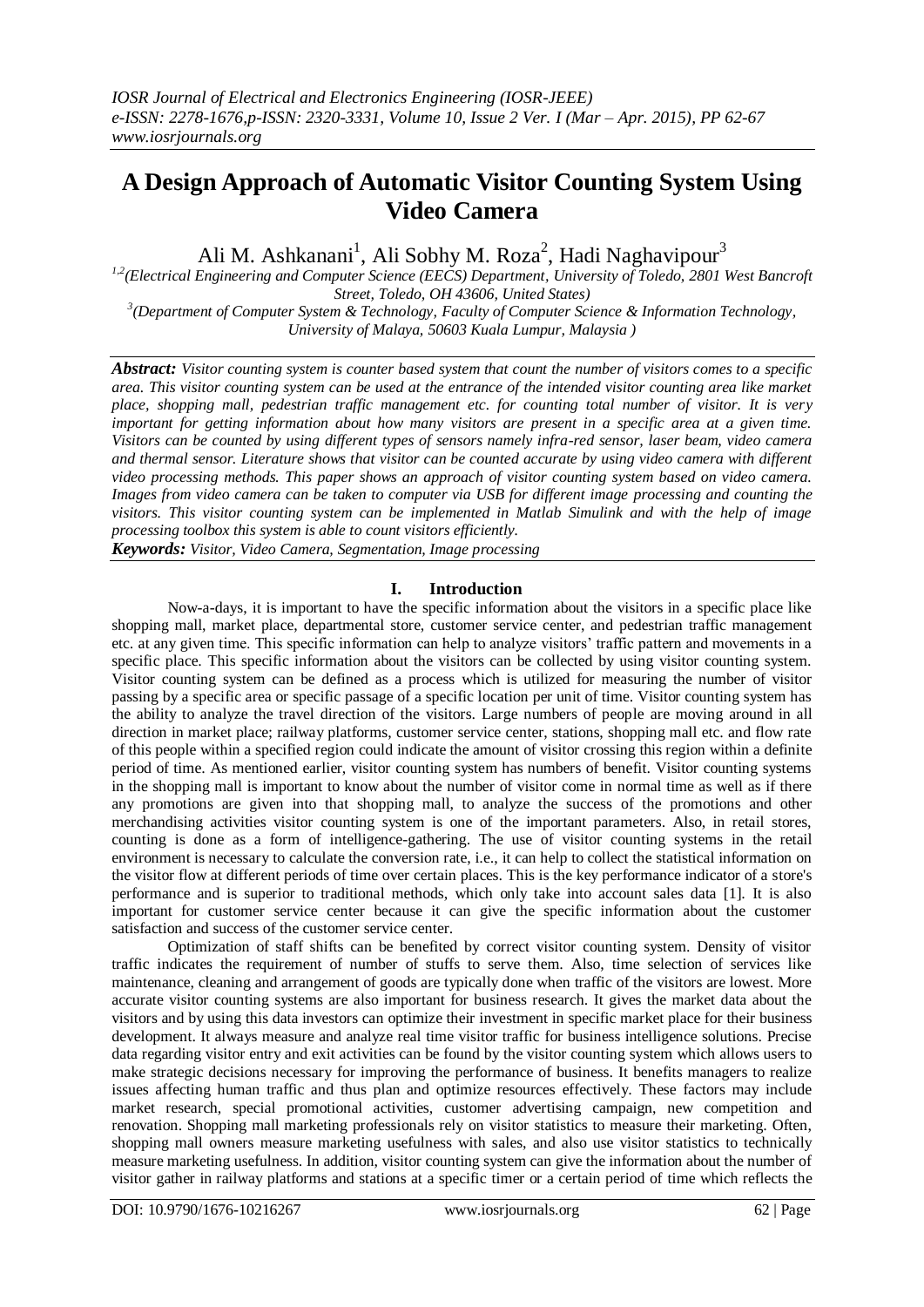statistics of the effectiveness. Consequently, visitor counting system can give the information about the most visiting place of a country and from there tourist can get the information about the attractive visiting place of the country.

In recent times, real-time visitor counting system are showing very beneficial information for numbers of applications like people management or security service like pedestrian traffic management or tourists flow estimation. Visitor counting must be carried out correctly for analyzing store performance perfectly. It is a "false economy" to select a people counting system on the basis of cost alone. As management consultant Peter

Drucker once argued that "If you can"t measure it, you can"t manage it." [2]. Moreover, many violent crimes have increased and become serious problems for many institutions and commercial areas all over the world [3]. Furthermore, visitors tracking and counting and analyzing their movements are important for the office security or the marketing research.

Aforementioned discussion shows that, visitor counting system is very important for so many reasons in recent era. So many research of visitor counting system is carried out recently [6-11]. Visitors are being counted manually [4]. This can be counted automatically in different ways by using different types of sensors namely infra-red sensor, laser beam, video camera and thermal sensor. Recently, video camera is being used for visitor tracking and counting because of the rapid development of the image processing algorithms and computer vision technology. Development of the real time interface devices in the simulation environment also another reason for this increasing uses of video camera for visitor counting system. This paper shows an automatic visitor counting approach using video camera. This is not a simple task, there are some situations difficult to solve even with today's computer speeds (the algorithm has to operate in real-time so it makes limits for the complexity of methods for detection and tracking). It is very hard to count the visitors when they enter or leave in a group at a certain place. This problem can be solved by the utilization of fast growing computer vision technology and high speed computer as a processor for counting. Visitors can be counted by taking continuous pictures by video camera and passing these real time pictures continuously to computer through USB connector for image processing. This image processing composes of segmentation, background elimination and blobs detection etc. and can be done in Matlab Simulink platform. Details of the process are presented in the paper and shows that, by this process visitor can be counted effectively.

Section II of this paper shows manual visitor counting system followed by automate visitor counting system in section III. Afterwards, brief overview of segmentation is shown in section IV. Block diagram of visitor counting system is shown in section V followed by detail description in section VI. Conclusions have been drawn in section VII.

## **II. Manual Visitor Counting System**

Conventional method of visitor counting system is manual counting. Visitor can easily count the number of people passing a specified area by using counter. Even though visitor can be counted accurately within a short period of time, manual counting is labor intensive and highly costly [5]. Human labors have limited attention span and reliability when large amount of data has to be analyzed over a long period of time, especially in crowded conditions. It is also hard to deliver physical results in real-time for on-line surveillance. Consequently, it is necessary to develop the automatic visitor counting system and this is not a simple task, there are some situations difficult to solve even with today's technology.

## **III. Automated Visitor Counting System**

Visitor counting is a challenging scientific problem and related to lots of practical applications like railway platform, monitoring the number of people sitting in front of a television set, counting people in the elevator, trains, counting the number of people passing through security doors in shopping malls, counting number of people presents in departmental store, counting number of visitor visit the recreation park and counting the number of people working in the laboratory. One of the automated methods of counting visitor is the microcontroller based counting system. Microcontroller based system normally used for counting for small scale, but for large scale and commercial use this system have some limitations like lack of accuracy. Also ultrasonic sensors can be used to count people, ultrasonic receivers can count the number of the people when it detects the echo bouncing off from the people within the detection zone. The accuracy of counting degraded when many objects walk across the detection region, especially person in front of the sensors blocked the detection of other people. Also microwave sensors and weight-sensitive sensors are one of the devices that can be used to count people. Due to rapid development of computer and computer vision system, it is possible to count people using computer-vision even if the process is extremely costly in terms of computing operations and resources. In general, counting people is important in surveillance based applications, market research and people management. People detection by means of artificial vision algorithms is an active research field. Three main research lines can be noted according to the distance of capturing people, thus limiting the number of people given in a captured image [6]. Today, a lot of researches have been published in order to resolve such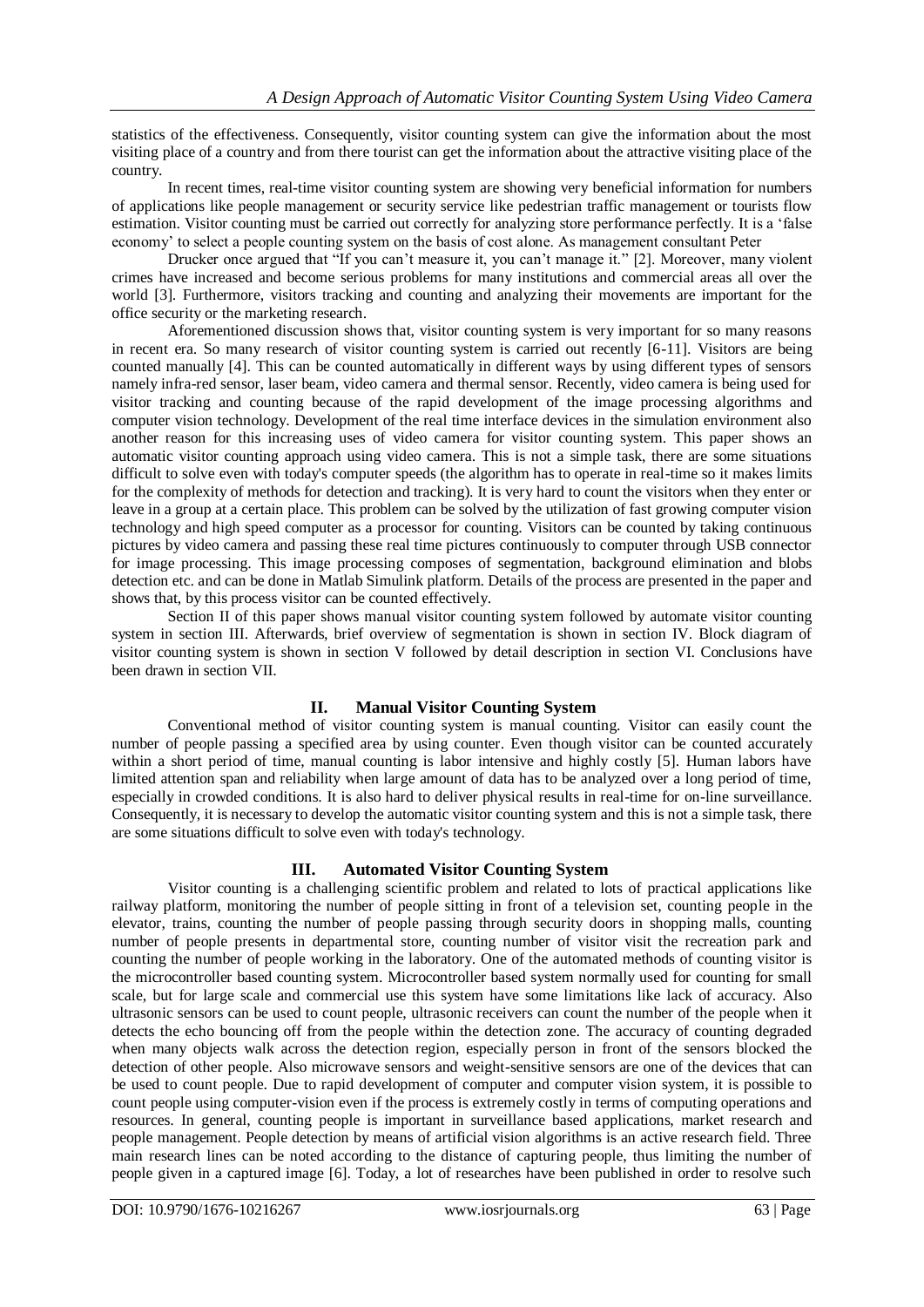problem which is count people using video camera. This is not a simple task, there are some situations difficult to solve even with today's computer speeds (the algorithm has to operate in real-time so it makes limits for the complexity of methods for detection and tracking). But, high speed computer as a processor and rapid development of computer vision and image processing algorithm make it comparatively easier to solve this problem.

# **IV. Segmentation**

One of the most crucial steps in many engineering applications of computer vision is that of segmentation. Image segmentation is the process of dividing an image into multiple parts. This is typically used to identify objects or other relevant information in digital images. Processes of image segmentation from Matlab Image processing Toolbox are shown in the following flowchart:



Figure 1: Flow chart of segmentation to detect the object

Fig 1 shows the flow chart of example of the segmentation process for identifying the object of the image in Matlab Image processing Toolbox. At the beginning of the process image is being read from the video camera. Fig 2(a) shows the original image from video camera. After reading the image from camera, background of the image is estimated which is shown in Fig 2(b) After the estimation of the background, background is subtracted from the original image which is shown in Fig 2(c) After this, contrast of the image of Fig (c) is increased which is shown in Fig 2(d). After this, a new binary image is created by thresholding the adjusted image and noise removing of background is take place which is shown in Fig 2(e). From this binary image, objects of the image are counted.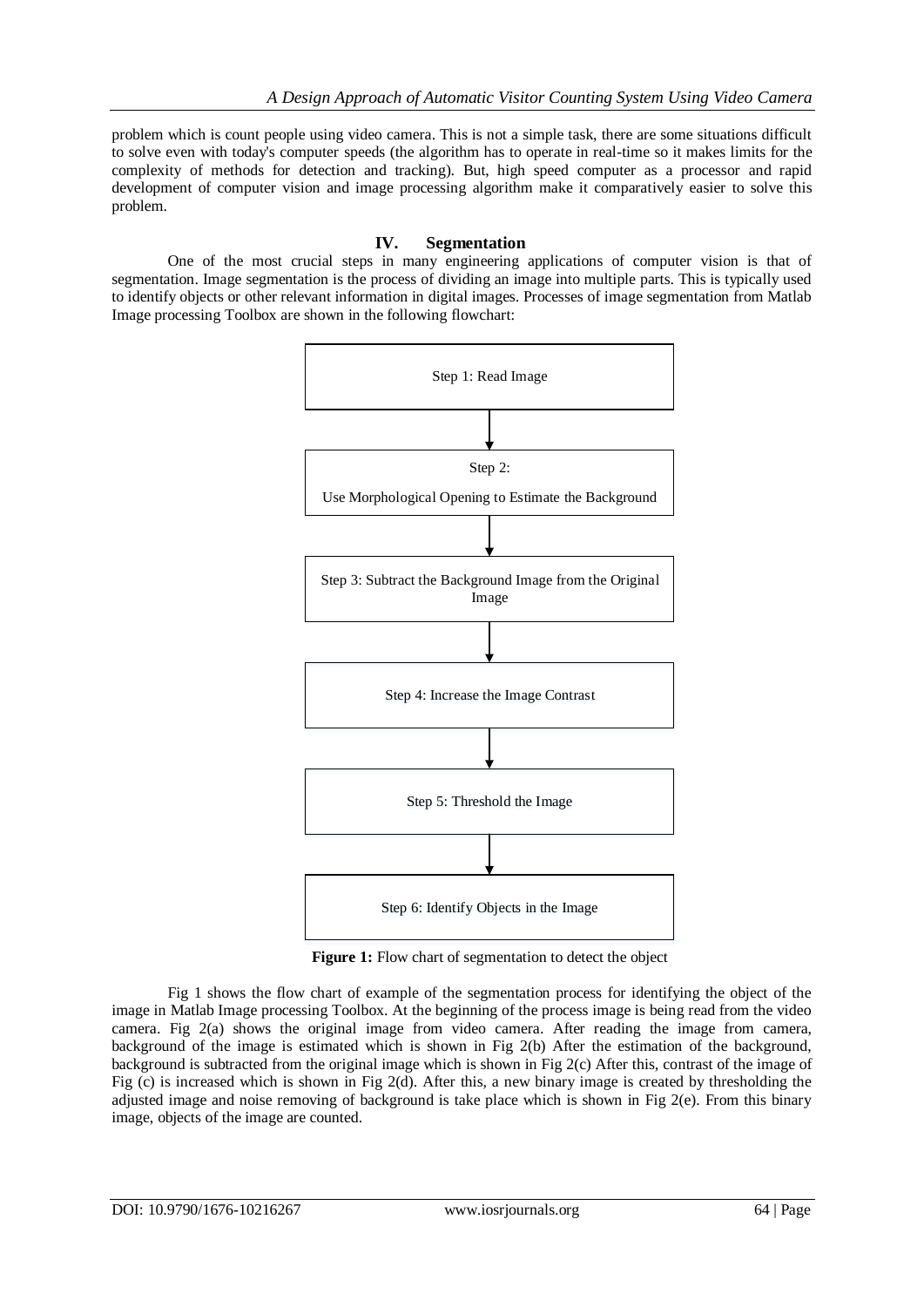

(e)

Figure 2: Example of segmentation process to identify object (a) Original Image, (b) Estimated background of the image, (c) Image after subtracting background from the original image, (d) Image after increasing contrast, (e) Image after removing background noise.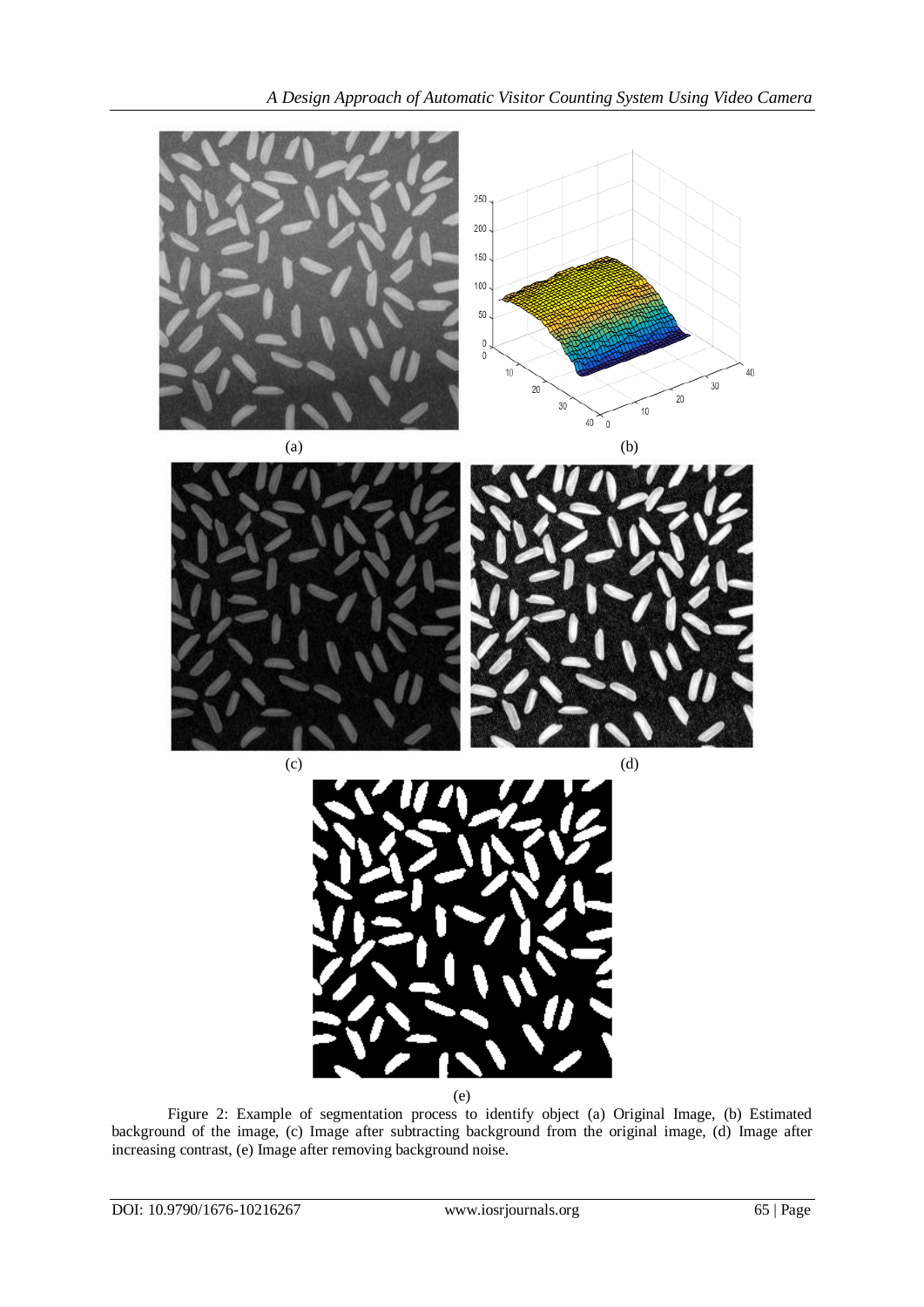## **V. Visitor counting system**

Fig. 3 shows the flow chart of automatic visitor counting system algorithm. Video camera has been introduced here for automatic visitor counting. The images from video camera are taken to computer via USB connection for analysis. After getting the image from camera, background of the image is estimated for segmentation. After performing segmentation of the images, the information are passed through a decision making algorithm for tracking and counting the visitor to stop the counting process. Details of the process have been discussed in the following sections.



**Figure 3:** Flow chart of automatic visitor counting system

#### **VI. Description of the Visitor Counting System**

Details process of the Visitor counting system is shown in Fig. 4 Image is the first requirement at the starting of this visitor counting system and for this reason image has been taken from video camera and transformed into gray-scale image for analyzing. Differencing frame of the images is the first steps of this visitor counting algorithm. Frame differencing is the process of making pixel by pixel absolute differencing between two consecutive frames which in turns results in a new image which depicts all the differences between this two consecutive frames. Motion can be detected by this image difference. There must be modifications between the consecutive frames if it's not an empty image (a full black image) so there is motion in the field of the video camera. Background estimation is another important process of visitor counting system. A reference image for estimating background part of the scene is created by background estimation algorithm. For detecting and tracking moving objects the background image is necessary and this will be used to separate the background and the foreground. Estimation of this background should be dynamic meaning background must be updated regularly which is very important consideration for good real time visitor counting system algorithm. For instance, if the visitor counting system is carried out in the entrance of shopping mall, some little and gradually modifications happen throughout the day and cans parasite the visitor counting algorithm (more particularly the background difference algorithm).



**Figure 4.** Block diagrams of the detail processes of the visitor counting system

During the days light intensity of the sun changes and for this reason some objects can be added or removed in the scene. For this reason background estimation should be updated time to time otherwise visitor counting algorithm will fail to detect the variations. At the very beginning of the background estimation, the visitor counting algorithm must be certain that there is no motion in the video camera field during this time. The reference image must be updated when there is no motion. On the other hand, if there is existence of motion in the video camera frame, the background image must not update and should try in the next time of estimation of the background.

After finishing the estimation of the background, the algorithm then look forward for separating the foreground and the background. Here, at this stage of the algorithm, large variation between the present background and the image of the video camera is represented by the foreground. Algorithm for frame